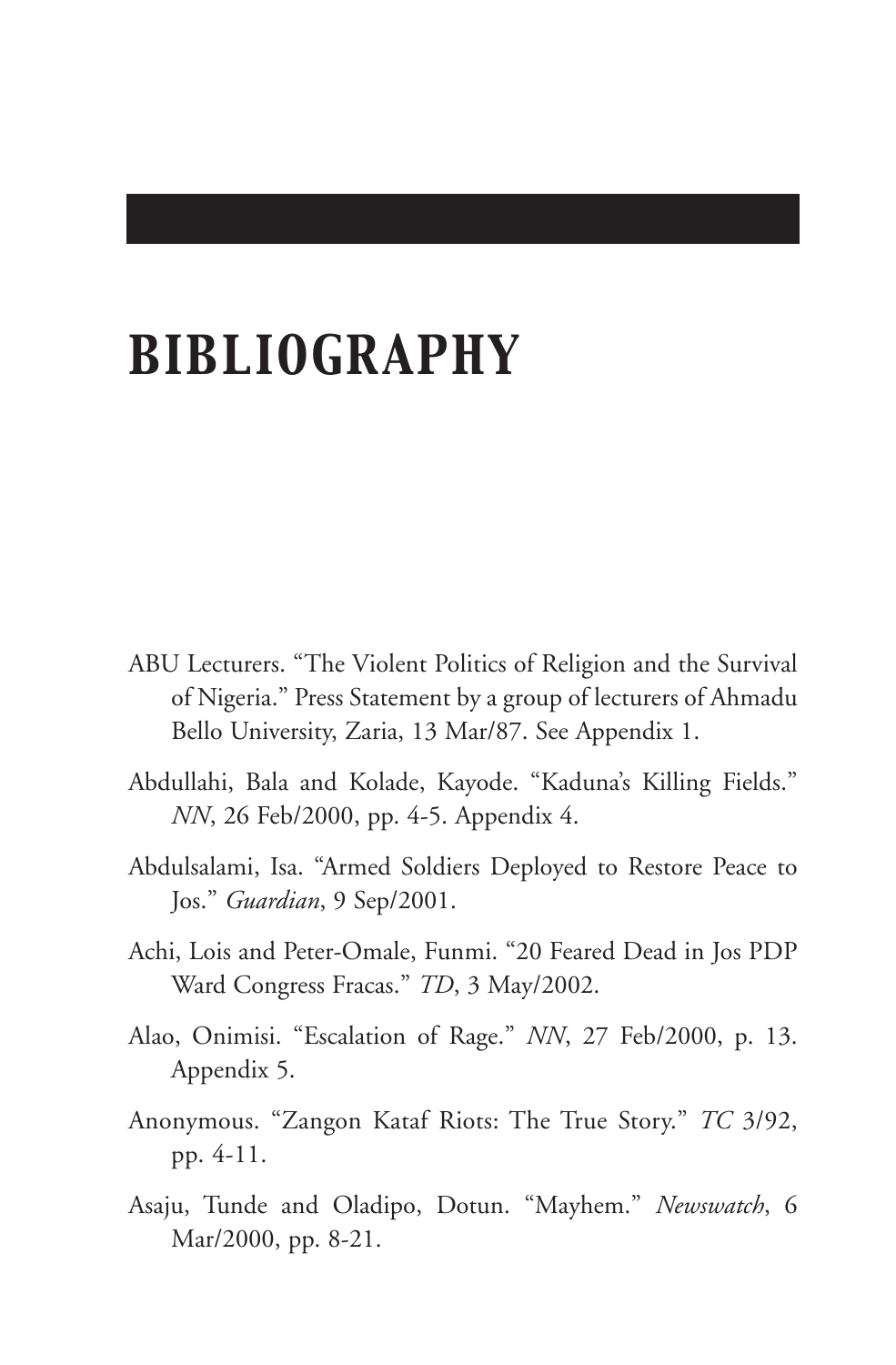- Asaju, Tunde. "Counting Their Losses." *Newswatch*, 27 Mar/2000, pp. 28-30.
- Audu, Solomon. "Ethno-Religious Disturbances in Jos." *Kutaya Forum*, Newsletter of the Messianic Support Group, Vol. 3, No. 2, pp. 1-2.
- Awowede, Obed. "Cover Story." *Tell*, 6 Mar/2000, pp. 15-17, 19-20.
- Babarinsa, Dare. "Allahu Akbar!" *Tell*, 28 Oct/91, pp. 12-16.
- Boer, Jan H. *Missionary Messengers of Liberation in a Colonial Context: A Case Study of the Sudan United Mission*. Amsterdam Series of Theology, Vol. I. Amsterdam: Rodopi Editions, 1979.
- ———-. *Missions: Heralds of Capitalism or Christ*? Ibadan: Daystar Press, 1984.
- ———-. *Science Without Faith Is Dead*. Jos: Institute of Church & Society, 1991.
	- ———-. *Caught in the Middle: Christians in Transnational Corporations*. Jos: Institute of Church & Society, 1992.

——. Web site <www.SocialTheology.com>

Boer, Wiebe K. Private e-mail of 10 Sep/2001.

- Bolt, John. *A Free Church, a Holy Nation: Abraham Kuyper's American Public Theology.* Grand Rapids: Eerdmans, 2001.
- Bratt. James D. (Ed.). *Abraham Kuyper: A Centennial Reader*. Grand Rapids: Eerdmans, 1998.
- Carpenter, Joel. "Neo-Calvinism and the Future of Religious Colleges." Insert in *Contact*, Newsletter of the International Association for the Promotion of Christian Higher Education, March 2001, p. 2. This article is soon to appear in *The Future of Religious Colleges* by Eerdmans.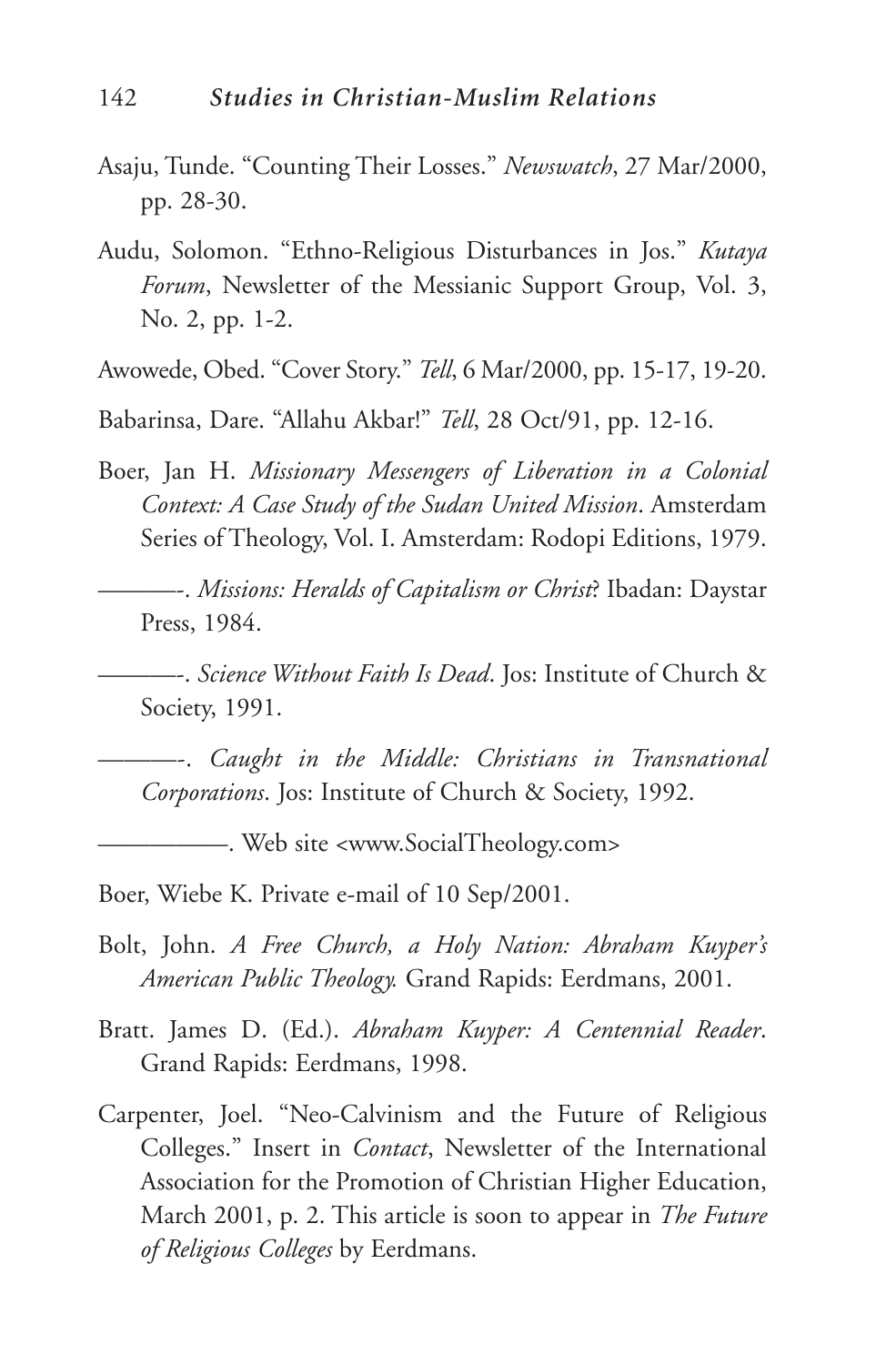Christian Association of Nigeria, Kano State Branch. *30th October, 1982. Kano Religious Disturbance Memorandum.* Kano: CAN, 1982.

———. *Leadership in Nigeria: An Analysis*. Enlightenment Series 1. Kaduna: CAN Publicity Committee, Northern Zone, 1987 (?).

- ———. Ten Northern States. Release: "The 1987 Kaduna State Religious Disturbances: A Modern Day Jihad Being Inflicted on Nigeria." 1987.
- ———. Jema'a Local Government Branch. "Situation Report on Religious Disturbance in Kafanchan as at 12:00 Midnight of 11th March, 1987." Appendix B, CAN Release, 1987.
- Dandaura, J. H. Letter to the Secretary of the Committee Appointed to Investigate the Religious Disturbance of 30th October, 1982. 3 Dec/82.
- Debki, B.E.E. *The Tragedy of Sharia: Kaduna Crisis from an Eyewitness*. Kaduna: Self-published, 2000.
- Dirambi, Audu. "Government Must Wake up to Her Responsibilities," an interview. *TC,* 3/95, pp. 25-26.
- Director, Osa. "Nigeria's Hidden War: Bloodbath in Bauchi State." *TELL*, 8 Jan/96, pp. 6-9.
- Falola, Toyin. *Violence in Nigeria: The Crisis of Religious Politics* and *Secular Ideologies.* Rochester: University of Rochester Press, 1998.
- Garba, L. "Report on the Clash between Muslim and Christian Students of the College of Education, Kafanchan, on 6 March, 1987." Attached to CAN Release of 1987 as Appendix A.
- Gedege, (initials not known). "Kano Needs Divine Intervention," an interview. *TC*, 3/95, pp. 23-24.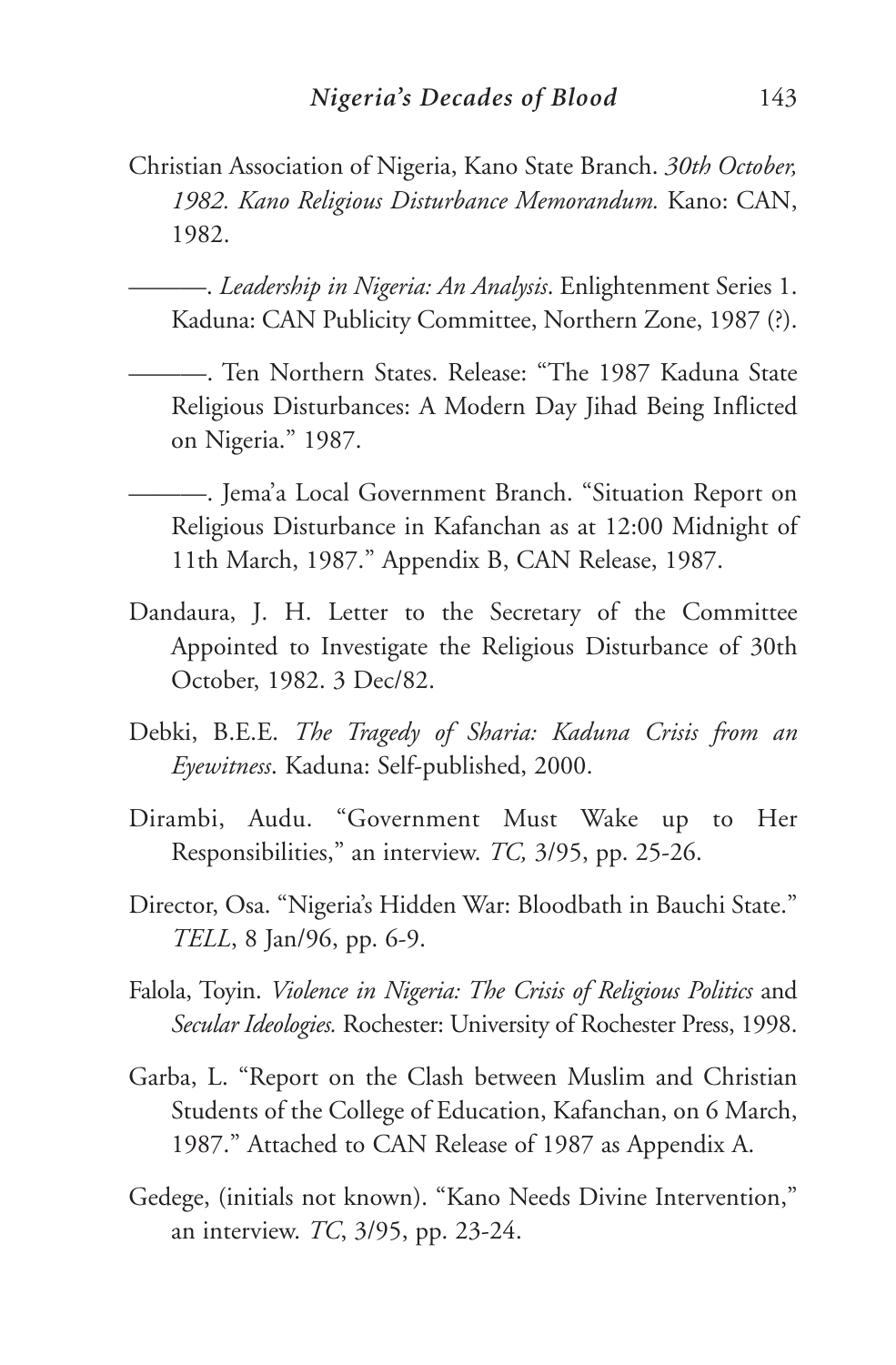- Gibb, H. A. R. *Modern Trends in Islam*. New York: Octagon, 1975.
- Glynn, Patrick. *God the Evidence: The Reconciliation of Faith and Reason in a Postsecular World.* Grand Rapids: Eerdmans, 1995.
- Gowon, Daniel D. "Submission to the Kaduna State Commission of Enquiry into the Recent Disturbances in Kaduna State*.*" N.d. See Appendix 2.
- *The Grand Design*. The Quarterly Journal of the Nigeria Christian Graduate Fellowship (Zaria Branch). Vol. I, No. 3: (n.d.).
- Grissen, Lillian V. *That We May Be One: The Autobiography of Nigerian Ambassador Jolly Tanko Yusuf.* Grand Rapids: Eerdmans, 1995.
- Gwadah, Yusuf. "Death and Destruction at Baptist Seminary, Kaduna, in 2000." Privately circulated report. Appendix 3.
- Heslam, Peter S. *Creating a Christian Worldview: Abraham Kuyper's Lectures on Calvinism.* Grand Rapids: Eerdmans, 1998.
- Igiebor, Nosa. "From the Editor." *Tell*, 6 Mar/2000, p. 13.
- Jega, M. "Zangon-Kataf Riot: The Road to Hell." *Citizen,* 15-21 June, 1992, pp. 11-16.
- Kantiok, James B. *Muslims and Christians in Northern Nigeria: Political and Cultural Implications for Evangelism.* Unpublished dissertation manuscript for Fuller Theological Seminary, 1999.
- Kukah, Matthew H. *Religion, Politics and Power in Northern Nigeria*. Ibadan: Spectrum Books, 1993.
- Kumm, H.K.W. *The Sudan: A Short Compendium of Facts and Figures about the Land of Darkness.* London: Marshall Brothers, 1907.
- Kuyper, Abraham. *Het sociale vraagstuk en de Christelijke religie.* See James W. Skillen's edited translation, *The Problem of Poverty.*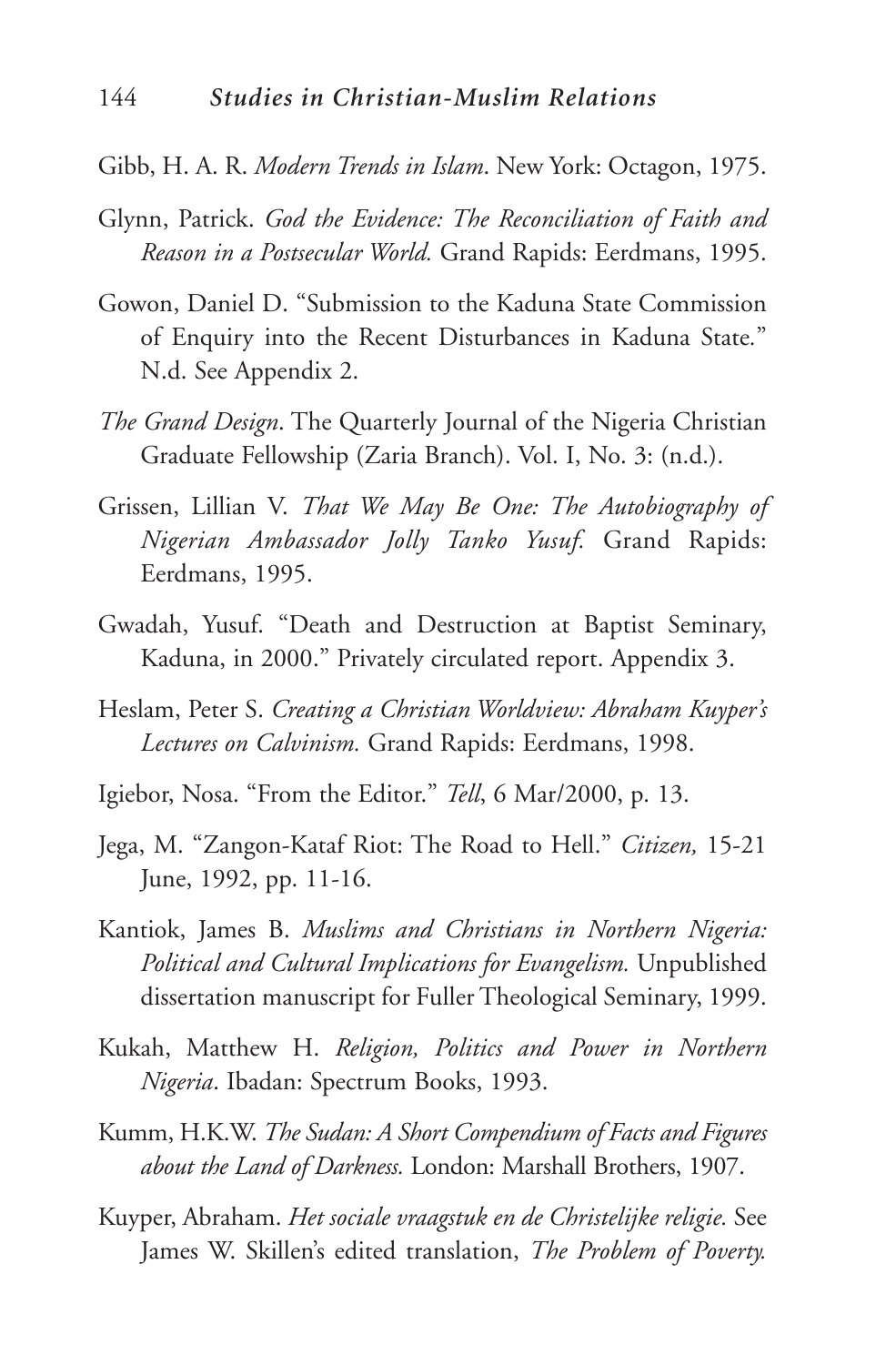Grand Rapids: Baker Book House, 1991.

———. *Lectures in Calvinism*. Grand Rapids: Eerdmans, 1931. (Stone Lectures at Princeton University, 1889).

- Lugo, Luis E. (Ed.) *Religion, Pluralism, and Public Life: Abraham Kuyper's Legacy for the Twenty-First Century.* Grand Rapids: Eerdmans, 1998.
- Madaki, Yohanna A. "For the Records: On the Plight of the Sayawa: From Madaki to Raji." *TC*, No. 1/96, pp. 9–13.
	- ———. "Christians Can Only Fight the Devil if…." *TC*, No. 1/97, pp. 10–13.
- Maier, Karl. *This House Has Fallen: Midnight in Nigeria.* New York: Public Affairs, 2000.
- Marshall, Paul. *Their Blood Cries Out: The Worldwide Tragedy of Modern Christians Who Are Dying for Their Faith.* Dallas: Word Publishing, 1997.
- McGoldrick, James E. *Abraham Kuyper: God's Renaissance Man.* Darlington, UK: Evangelical Press, 2000.
- Minchakpu, Obed B. "Ghosts Haunt Kano." *TC*. No. 3/95, pp. 16-18.

———. "Sayawa Christians on Trial." *TC,* No. 1/96, pp. 6-8.

———. "Manal-Widowed at 23: A Victim of Violence in Nigeria" and other stories. *CC*, 7 Aug/2000, p. 5.

———. "200 Christians Killed in Nigeria's Bauchi State." *CC*, 29 Oct/2001.

———. "Five Hundred Killed in Religious Conflict in Nigeria." *CC*, 26 Aug/2002, p. 8.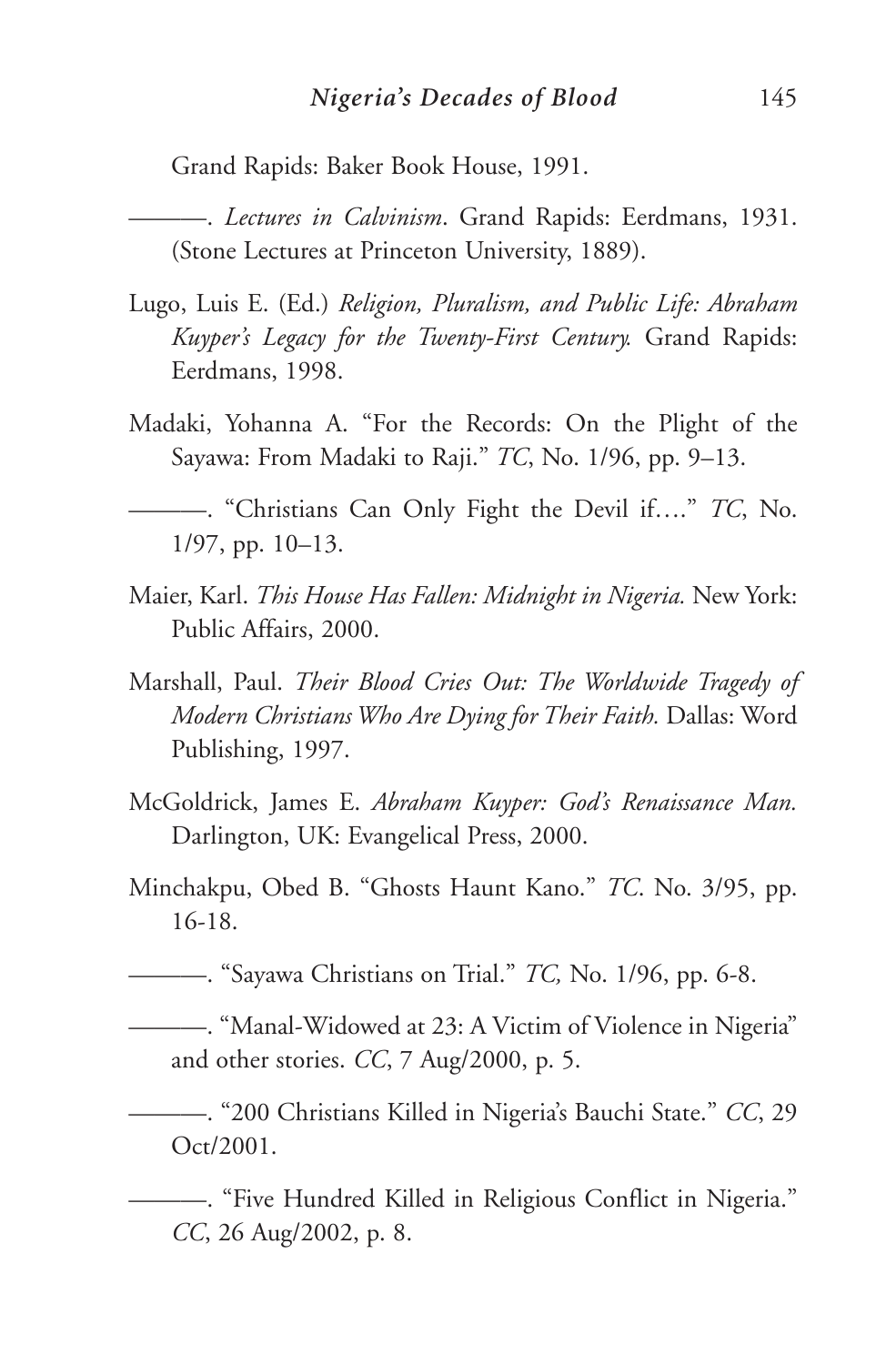- Ndiomu, Charles (Director). *Religious Disturbances in Nigeria.* Kuru: The National Institute for Policy and Strategic Studies, 1986.
- *New Nigerian* (Kaduna). Miscellaneous editions.
- *Nigeria Standard* (Jos). Miscellaneous editions.
- Obasanjo, Olusegan. Broadcast to the nation, 12 Mar/2000. *Newswatch*, 13 Mar/2000, pp. 22-26.
- Obassa, Shittu. "Horrors of Kaduna." *NN,* 26 Feb/2000, p. 7.
- Ojudu, Babafemi. Interview with Yakubu Yahaya: "I Am Not Afraid of Death." *African Concord*, 22 Apr/1991, pp. 36-37.
- Oladipo, Dotun. "Obasanjo's Tough Stance on Sharia." *Newswatch*, 13 Mar/2000, pp. 20-28.
- Olesanmi, Simeon O. *Religious Pluralism and the Nigerian State.* Monographs in International Studies. Africa Series, No. 66. Athens: Ohio University Center for International Studies, 1997.
- Olupona, Jacob K., ed. *Religion and Peace in Multi-Faith Nigeria*. Published by the editor, 1992.
- Omotunde, D. "Tyranny of the Fanatical." Editorial. *Tell* 28 Oct/91, p. 3.
- Onaiyekan, J. "Religious Tolerance and Peaceful Coexistence among Nigerians." *Encounter* (Rome), Apr/85, pp. 1-12.
- Rabo, Emmanuel S. "Remembering Sharia Widows." *TC*, 1/2001, pp. 26-27.
- Sanda, Umar. "Avoidable Carnage in Kaduna." *NN*, 27 Feb/2000, p. 3. Appendix 6.
- Stevens, R. Paul. "The Marketplace: Mission Field or Mission?" *Crux*: *Quarterly Journal of Christian Thought and Opinion.*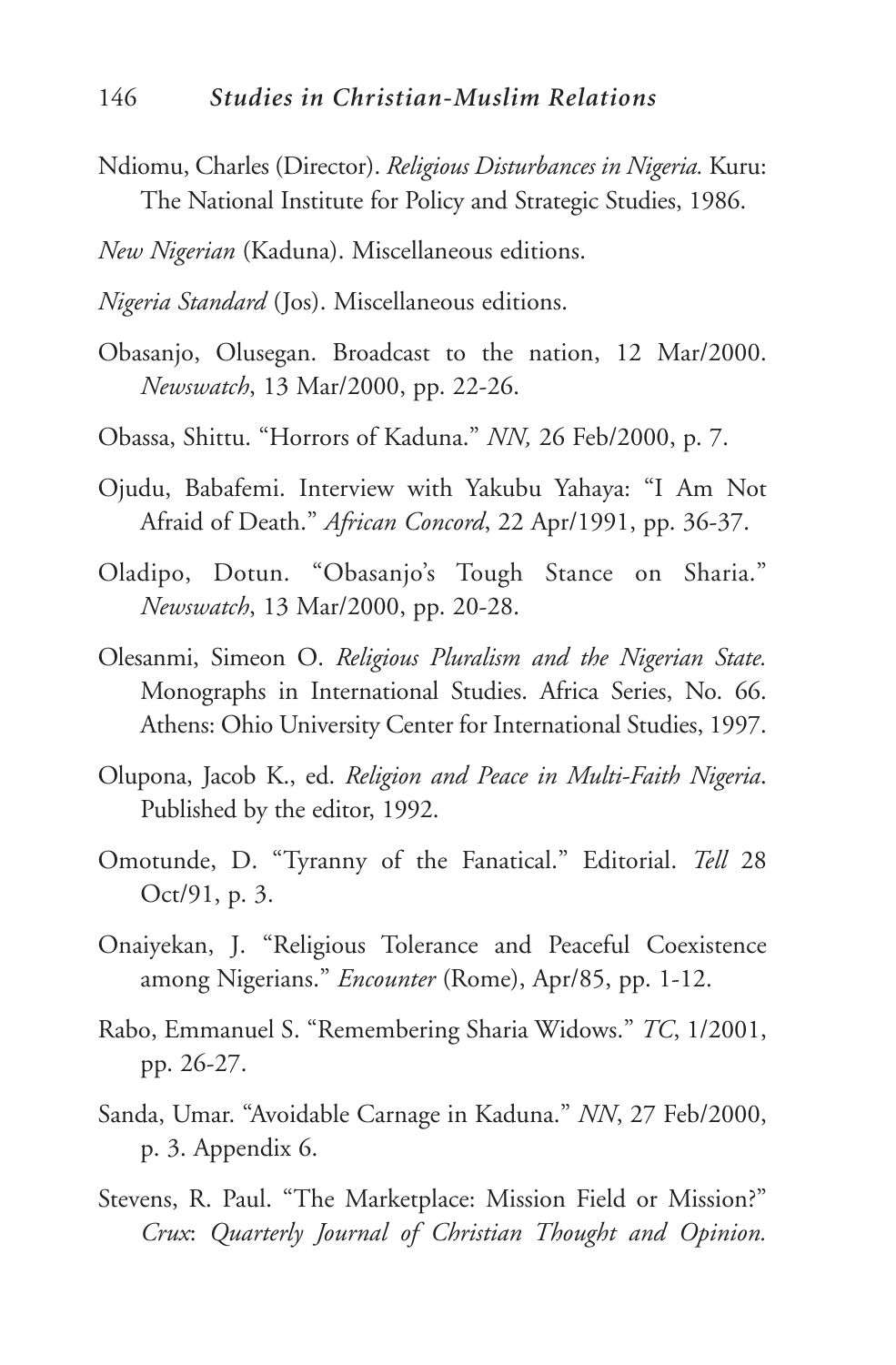Vancouver: Regent College, Sep/2001, pp. 7-16.

*The Sunday Magazine (TSM)*, 27 Sep/92, 14 Feb/93.

*Sunday Tribune*, 16 Apr/89.

TEKAN. *Towards the Right Path for Nigeria*. Jos: TEKAN, 1987.

*Tell*. Miscellaneous issues.

*Tidings*, No. 2, 1987.

*Today's Challenge* (Jos). Miscellaneous issues.

- Tsado, Jacob and Ari, Yusufu. "Special Investigation: Who Is Trying to Destabilise Islam?" *TC*, 4/87, pp. 16-20, 32.
- Uche, Samuel. "Is Islam Lawlessness?" An interview. *TC*, 3/96, pp. 20-22.
- Van Der Walt, Bennie. *The Liberating Message: A Christian Worldview for Africa.* Postchefstroom: Potschefstroom University for Christian Higher Education, 1994.
- Wase, Muhammed. "We Have No Place for Mischievous Elements in Kano." *TC*, 3/95, p. 19.
- Wilson-Smith, Anthony. "Faith for Ever after—or No More." *Maclean's*, 17 Dec/2001, p. 2.
- Wolterstorff, Nicholas. *Reason within the Bounds of Religion*. Grand Rapids: Eerdmans, 1976.
- Wootton, R. W. E., ed. *Jesus—More Than a Prophet*. Leicester: Intervarsity, 1982.
- Wudiri, Ayuba J. "An Appeal to the Federal Military Government of Nigeria: Call *The New Nigerian* Newspapers and Agents of Destabilization to Order Now." A stenciled open letter. 24 Oct/88.